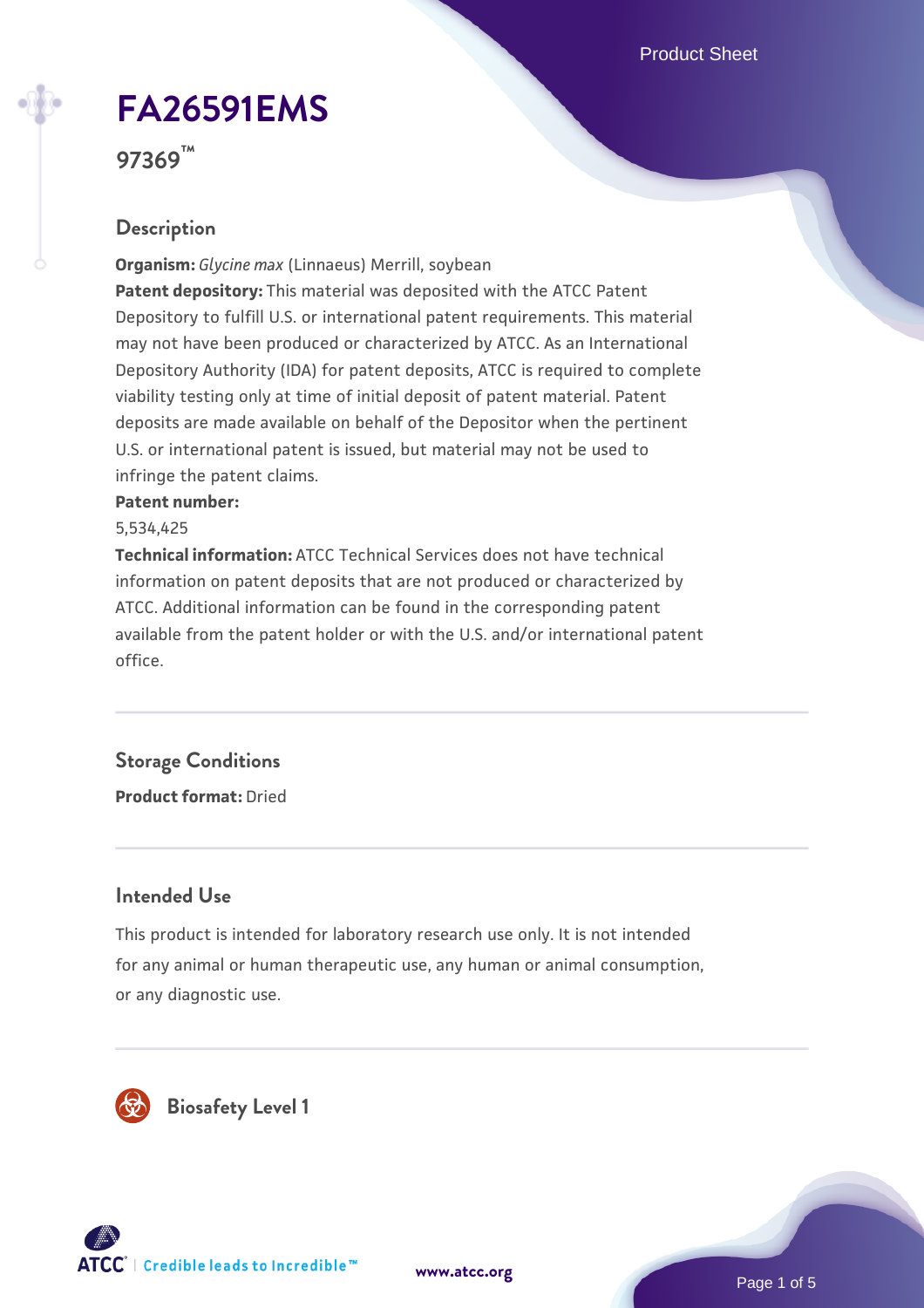ATCC determines the biosafety level of a material based on our risk assessment as guided by the current edition of *Biosafety in Microbiological and Biomedical Laboratories (BMBL)*, U.S. Department of Health and Human Services. It is your responsibility to understand the hazards associated with the material per your organization's policies and procedures as well as any other applicable regulations as enforced by your local or national agencies.

#### **Certificate of Analysis**

For batch-specific test results, refer to the applicable certificate of analysis that can be found at www.atcc.org.

#### **Notes**

Soybean cultivar Produces soybeans containing linolenic acid levels of approximately 4.4% of total fatty acids Suitable parental line for producing hybrids with low linolenic acid content

#### **Material Citation**

If use of this material results in a scientific publication, please cite the material in the following manner: FA26591EMS (ATCC 97369)

#### **References**

References and other information relating to this material are available at www.atcc.org.

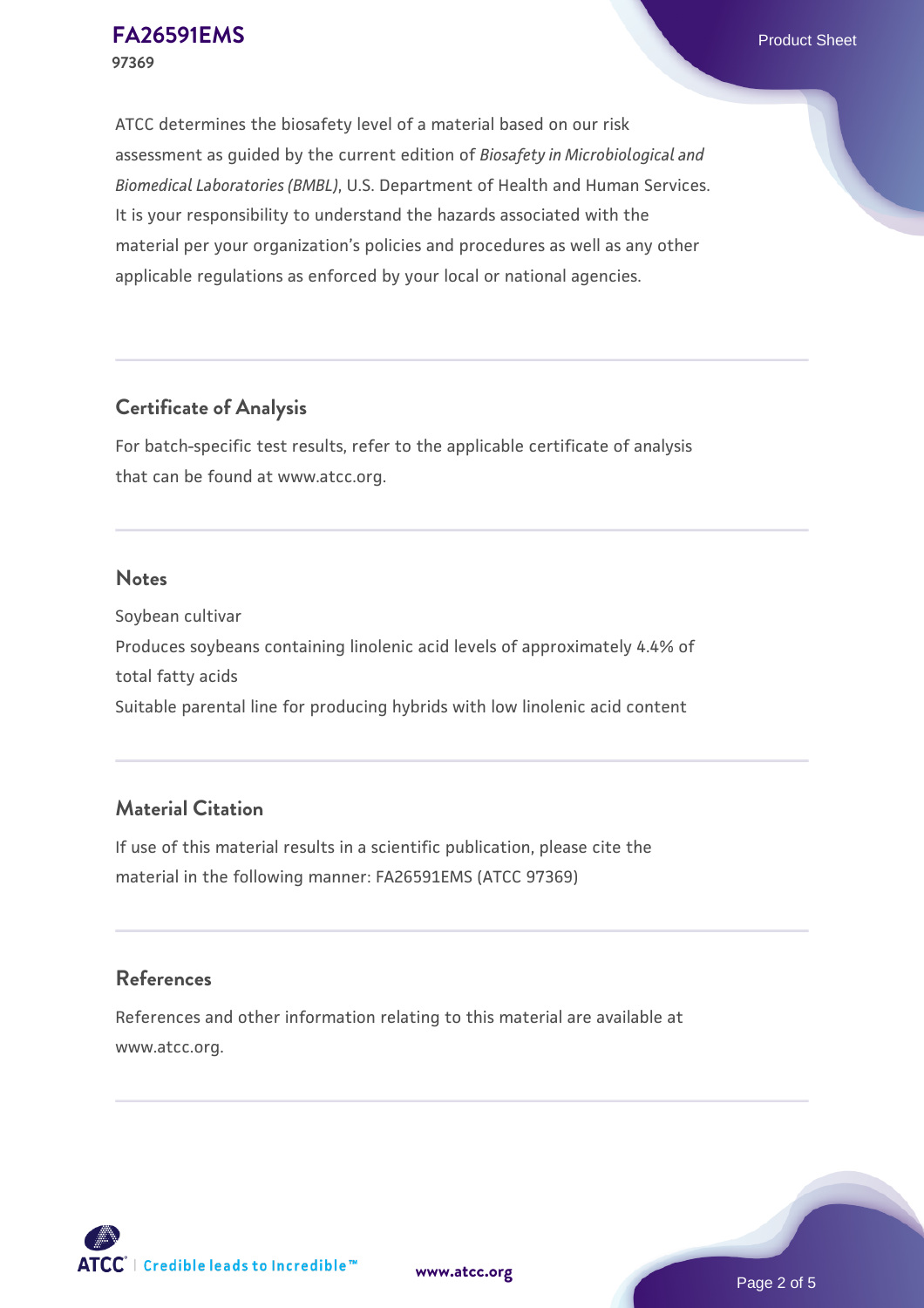#### **Warranty**

The product is provided 'AS IS' and the viability of ATCC® products is warranted for 30 days from the date of shipment, provided that the customer has stored and handled the product according to the information included on the product information sheet, website, and Certificate of Analysis. For living cultures, ATCC lists the media formulation and reagents that have been found to be effective for the product. While other unspecified media and reagents may also produce satisfactory results, a change in the ATCC and/or depositor-recommended protocols may affect the recovery, growth, and/or function of the product. If an alternative medium formulation or reagent is used, the ATCC warranty for viability is no longer valid. Except as expressly set forth herein, no other warranties of any kind are provided, express or implied, including, but not limited to, any implied warranties of merchantability, fitness for a particular purpose, manufacture according to cGMP standards, typicality, safety, accuracy, and/or noninfringement.

#### **Disclaimers**

This product is intended for laboratory research use only. It is not intended for any animal or human therapeutic use, any human or animal consumption, or any diagnostic use. Any proposed commercial use is prohibited without a license from ATCC.

While ATCC uses reasonable efforts to include accurate and up-to-date information on this product sheet, ATCC makes no warranties or representations as to its accuracy. Citations from scientific literature and patents are provided for informational purposes only. ATCC does not warrant that such information has been confirmed to be accurate or complete and the customer bears the sole responsibility of confirming the accuracy and completeness of any such information.

This product is sent on the condition that the customer is responsible for and assumes all risk and responsibility in connection with the receipt, handling,

**[www.atcc.org](http://www.atcc.org)**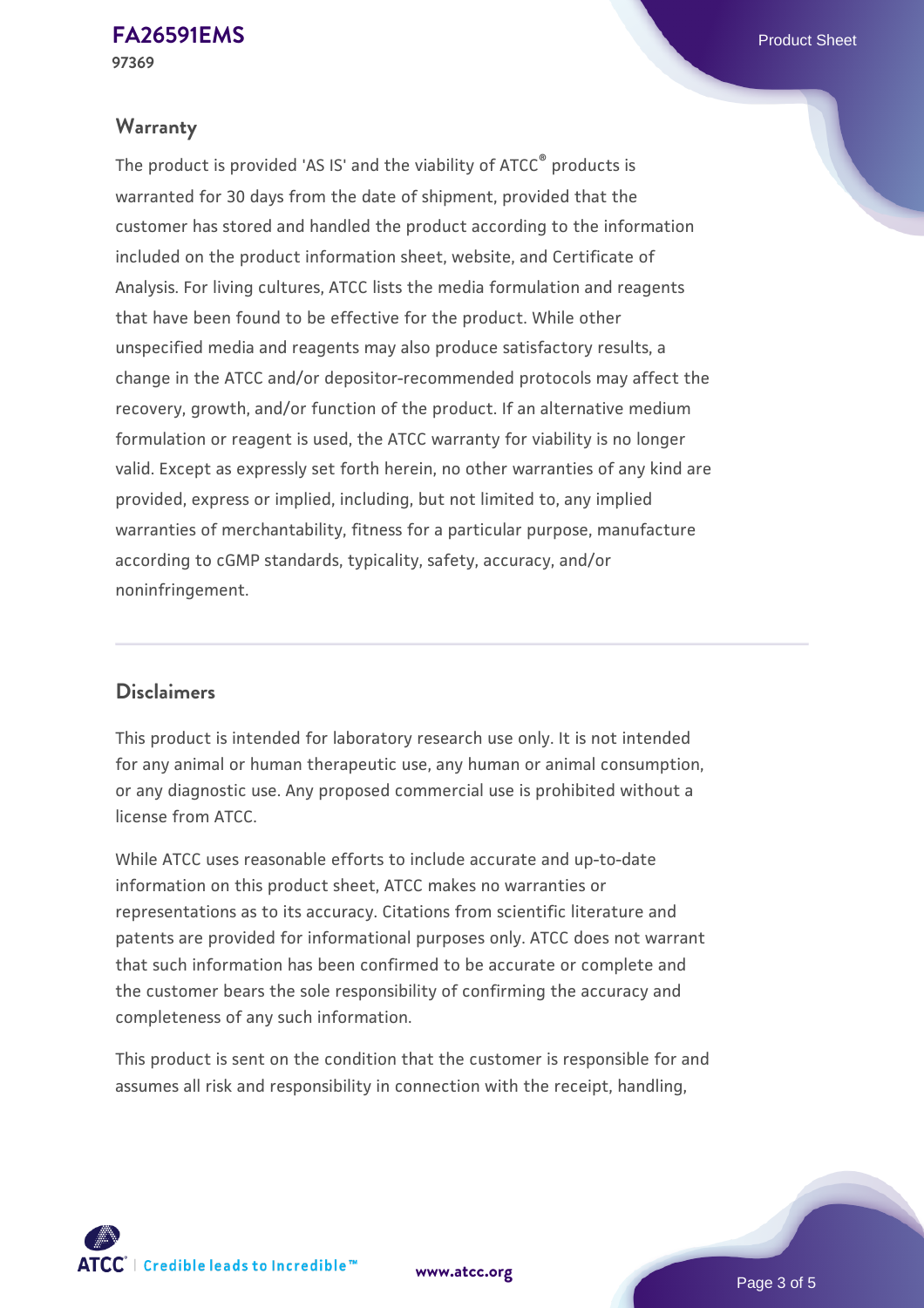storage, disposal, and use of the ATCC product including without limitation taking all appropriate safety and handling precautions to minimize health or environmental risk. As a condition of receiving the material, the customer agrees that any activity undertaken with the ATCC product and any progeny or modifications will be conducted in compliance with all applicable laws, regulations, and guidelines. This product is provided 'AS IS' with no representations or warranties whatsoever except as expressly set forth herein and in no event shall ATCC, its parents, subsidiaries, directors, officers, agents, employees, assigns, successors, and affiliates be liable for indirect, special, incidental, or consequential damages of any kind in connection with or arising out of the customer's use of the product. While reasonable effort is made to ensure authenticity and reliability of materials on deposit, ATCC is not liable for damages arising from the misidentification or misrepresentation of such materials.

Please see the material transfer agreement (MTA) for further details regarding the use of this product. The MTA is available at www.atcc.org.

This material is cited in a US and/or international patent and may not be used to infringe the claims. Depending on the wishes of the Depositor, ATCC may be required to inform the Depositor of the party to which the material was furnished.

#### **Copyright and Trademark Information**

© ATCC 2021. All rights reserved. ATCC is a registered trademark of the American Type Culture Collection.

#### **Revision**

This information on this document was last updated on 2021-05-19

#### **Contact Information**